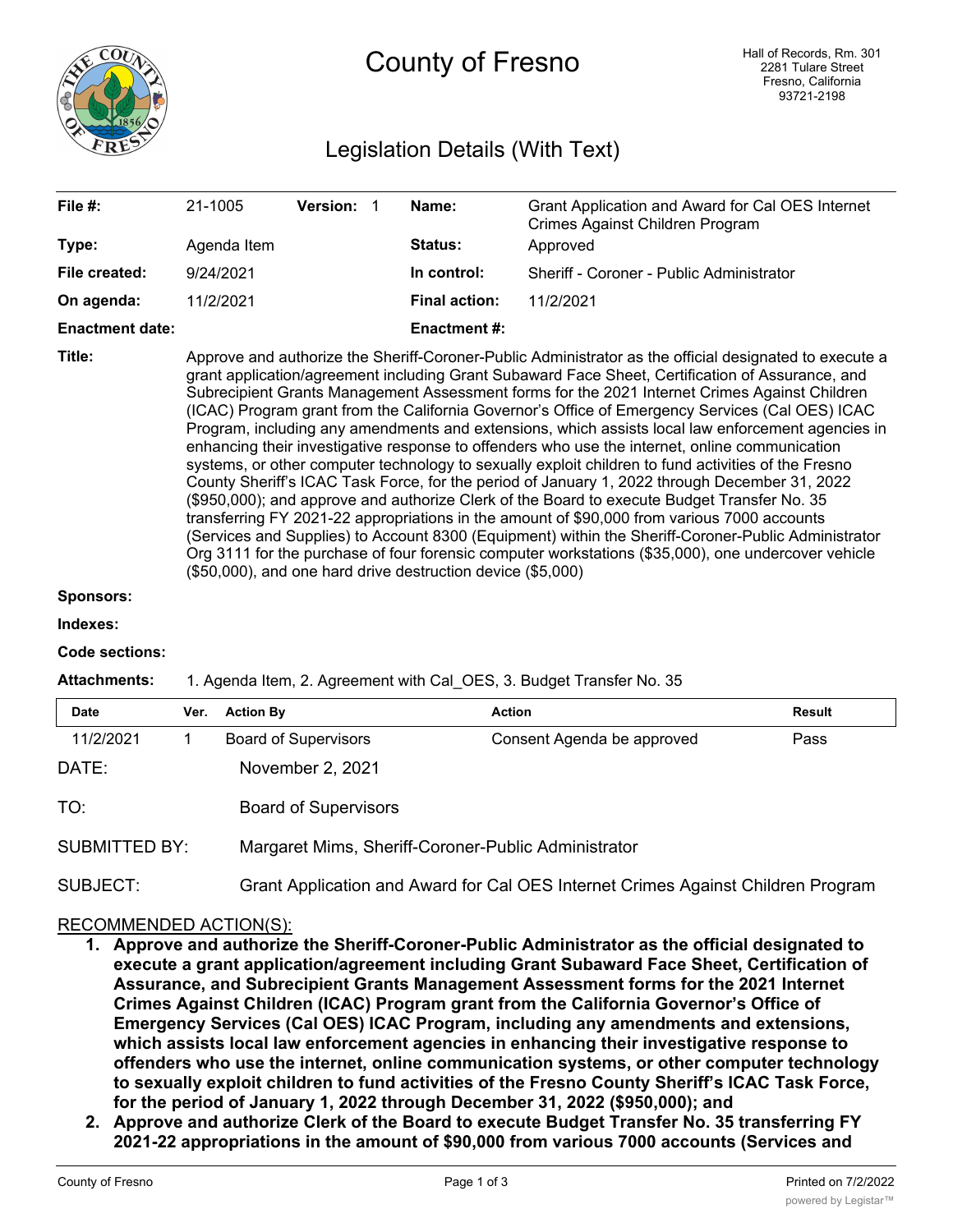# **Supplies) to Account 8300 (Equipment) within the Sheriff-Coroner-Public Administrator Org 3111 for the purchase of four forensic computer workstations (\$35,000), one undercover vehicle (\$50,000), and one hard drive destruction device (\$5,000).**

There is no additional Net County Cost associated with the recommended actions. Cal OES released this funding application exclusively to the five current federally-funded ICAC task forces in California, which includes the Fresno County Sheriff's Office. The Sheriff's Office is requesting your Board to authorize the Sheriff as the designated official to sign these documents, including any amendments and extensions; otherwise a modification would be required in January 2022, when the Chairman of the Board changes. Once the Grant Subaward Face Sheet, Certification of Assurance of Compliance, and Subrecipient Grants Management Assessment with Cal OES are signed by the Sheriff, the award documents become the final agreement between the County and Cal OES. The second recommended action will allow the Sheriff's Office to transfer appropriations of \$90,000 to facilitate the purchase four forensic workstations, one undercover vehicle, and one hard drive destruction device. This item is countywide.

# ALTERNATIVE ACTION(S):

If your Board does not approve the recommended actions, the grant funds would be denied, which would impact the Department's ability to investigate computer crimes that target children.

# FISCAL IMPACT:

There is no additional Net County Cost associated with the recommended actions. Appropriations and estimated revenues are included in the Sheriff's Org 31116310 FY 2021-22 Adopted Budget to fund three fulltime Deputy Sheriff positions in the Sheriff's ICAC task force, to fund ICAC Program related activities through expenses, including costs for overtime, operating costs and equipment through June 30, 2022. Approval of the second recommended action will allow the transfer of FY 2021-22 appropriation of \$90,000 from various 7000 accounts (Services and Supplies) to Account 8300 (Equipment) to facilitate the purchases of the forensic workstations, undercover vehicle, and hard drive destruction device. The grant period is from January 1, 2022 through December 31, 2022, and crosses FY 2022 and FY 2023. There is no match requirement associated with the program.

# DISCUSSION:

On October 9, 2018, your Board executed the ICAC grant application/agreement in the amount of \$1,000,000, effective from July 1, 2018 through December 31, 2020, to partially fund two full-time Deputy Sheriff positions in the Sheriff's ICAC task force, including overtime, the purchase of Graykey iPhone cracking tool and software from July 1, 2018 through December 31, 2020, and one-time equipment and training, which included forensic examiner training, forensic laptop computer, forensic desktop, one dedicated mobile forensic vehicle, forensic toolkit licenses and support for one year, one electronic detection K9, and digital storage server upgrade.

On March 10, 2020, your Board authorized the Sheriff as the designated official to sign the Grant Sub-award Face Sheet, Certification of Assurance and Grant Subaward Amendment documents to accept the additional \$950,000 allocation, since the grant term is for 2.5 years, and involves more than one Chairman of the Board (due to the Cal OES requirement of a modification when there is a change in the Board's designated official). The additional allocation was used to fund one additional Deputy Sheriff to assist the ICAC task force in investigating crimes including the sexual exploitation of children via the internet, overtime, operational costs, equipment including five vehicles, and three forensic desktop computers.

On November 24, 2020, your Board authorized the Sheriff as the designated official to execute the ICAC grant application/agreement in the amount of \$950,000, effective from January 1, 2021 through December 31, 2021, since the grant term was for the calendar year and involved more than one Chairman of the Board (due to Cal OES's requirement of a modification when there is a changed in the Board's designated official). The grant